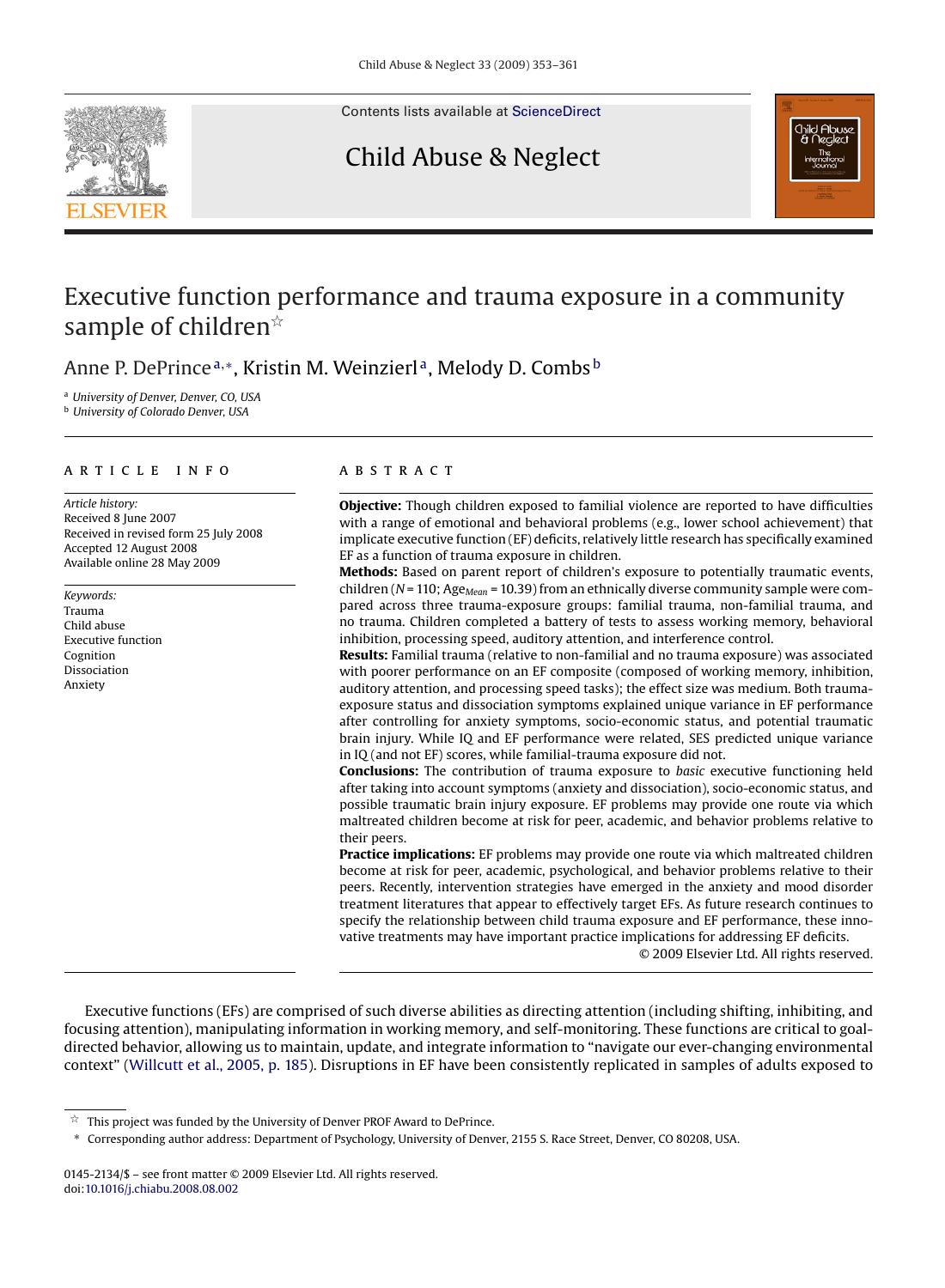trauma (El-Hage, Gaillard, Isingrini, & Belzung, 2006; Navalta, Polcari, Webster. Boghossian. & Teicher. 2006: Stein. Kennedy. & [Twamley, 2002\),](#page-7-0) including those with PTSD (e.g., [Foa, Feske, Murdock, & Kozak, 1991; Kremen et al., 2007; McKenna & Sharma,](#page-8-0) [1995; Parslow & Jorm, 2007; Uddo, Vasterling, Brailey, & Sutker, 1993\) a](#page-8-0)nd dissociative (e.g., [DePrince & Freyd, 1999; Simeon](#page-7-0) [et al., 2006\) s](#page-7-0)ymptoms. However, relatively less research has examined EFs among children exposed to familial trauma (e.g., sexual abuse, physical abuse, witnessing domestic violence). Because EFs are central to many of the developmental tasks children face—from navigating peer relationships to performance in academic settings and behavioral control—the extension of systematic study of EFs and trauma exposure to children is particularly important.

To date, most approaches to studying EF correlates among children exposed to familial trauma have emphasized attention to emotional (particularly threat-related) stimuli. For example, children diagnosed with PTSD or high levels of dissociative symptoms appear to process threat-related information differently than control groups (e.g., [Becker-Blease, Freyd, & Pears,](#page-7-0) [2004; Dalgleish, Moradi, Taghavi, Neshat-Doost, & Yule, 2001; Moradi, Taghavi, Neshat-Doost, Yule, & Dalgleish, 1999\).](#page-7-0) Similarly, children exposed to severe physical abuse show attention biases towards negatively valenced emotion stimuli (e.g., [Pollak, Cicchetti, Hornung, & Reed, 2000\).](#page-8-0) While biases to emotionally salient information have important implications for the development and maintenance of psychopathology, this body of work does not address potentially important links between trauma exposure and other EFs that are critical to goal-directed behaviors, such as working memory, inhibition, and processing speed (see [Willcutt et al., 2005\).](#page-8-0) Further, EFs in response to neutral (i.e., not emotionally salient or threat-related) stimuli have been understudied and may have important implications for developmental tasks generally.

Indeed, deficits in *basic* EFs are likely to disrupt a range of developmental tasks, including those with which children exposed to familial trauma have demonstrated difficulties (e.g., school achievement; [Eckenrode, Laird, & Doris, 1993; Kendall-](#page-7-0)Tackett [& Eckenrode, 1996; Shonk & Cicchetti, 2001\).](#page-7-0) For example, working memory, processing speed, and inhibitory skills are all required to maintain, update, and integrate information [\(Willcutt et al., 2005\).](#page-8-0) To date, very few studies have examined basic EF performance in trauma-exposed children. [Cromer, Stevens, DePrince, and Pears \(2006\)](#page-7-0) reported that higher levels of dissociation in preschool aged children in foster care (*N* = 24) were associated with deficits in tasks requiring inhibition, but not with tasks requiring primarily planning, strategy, or multiple rule sets; however, data on children's trauma exposure were unavailable. In another study, children diagnosed with maltreatment-related PTSD performed more poorly than their non-maltreated peers on several EF measures, such as freedom from distractibility and sustained visual attention tasks (*N* = 29; [Beers & De Bellis, 2002\).](#page-7-0) While this study points to EF problems associated with maltreatment-related PTSD, the lack of a maltreated no-PTSD group conflates PTSD and maltreatment status, making it difficult to determine whether the observed deficits are related to maltreatment status, PTSD symptoms, or both.

The paucity of research on basic EFs, as well as the inferential problems caused by conflating PTSD and violence exposure, may mask important relationships between familial-trauma exposure (including sexual or physical victimization or witnessing domestic violence) and EF performance in children. For example, chronic stress in the violent family environment could have an impact on brain regions responsible for EFs, such as the medial prefrontal cortex (mPFC), thus affecting EF performance. Child maltreatment is associated with dysregulation of the hypothalamic-pituitary-adrenal (HPA) axis [\(Tarullo](#page-8-0) [& Gunnar, 2006\).](#page-8-0) Regions that are particularly vulnerable to HPA axis dysregulation, such as the hippocampus, make inputs to the mPFC (e.g., [Ishikawa & Nakamura, 2003\)](#page-8-0) and could, therefore, influence EF performance. Insults to brain regions involved in EF caused by mild traumatic brain injuries (TBIs) could also impact EF performance. In adults, at least, family violence is associated with TBIs. For example, 92% of women in domestic violence shelters report being struck in the head; the majority complained of EF problems, including distractibility, difficulty dividing attention, difficulty concentrating, forgetting appointments, and confusion [\(Jackson, Philp, Nuttall, & Diller, 2002\).](#page-8-0)

In addition to insults to brain regions responsible for EF, various cognitive strategies to avoid threat-related cues may contribute to global changes in information processing ([DePrince, 2005\),](#page-7-0) including EF performance. Because children exposed to familial traumas are generally powerless to control the violence or leave the relationship (for a review of related issues, see [Freyd, DePrince, & Gleaves, 2007\),](#page-8-0) ongoing awareness of threat may result in deleterious consequences, such as increased stress, decreased attachment to caregivers, or increased conflict with caregivers. Thus, the ability to decrease attention to threat cues may help children navigate environments characterized by inescapable harm ([Freyd et al., 2007\).](#page-8-0) For example, children may engage in distraction to avoid threat cues [\(DePrince & Freyd, 1999\)](#page-7-0) that may have a negative impact on the development of EFs more generally.

Other environmental stressors could also underlie risk for EF problems among children exposed to familial violence, such as socio-economic status (SES). For example, previous research has demonstrated that shared environment explains significant variability in IQ scores among children living in poverty (e.g. [Turkheimer, Haley, Waldron, D'Onofrio,](#page-8-0) [& Gottesman, 2003\).](#page-8-0) IQ and EF represent related, though separable, constructs ([Friedman et al., 2006\).](#page-8-0) Thus, to the extent that low SES influences IQ scores, studies of other related constructs—in this case, EF performance—should take SES into account.

*Current study*. The current study tests the prediction that children exposed to familial trauma (including physical abuse, sexual abuse, and/or witnessing domestic violence) will show poorer EF performance relative to children exposed to nonfamilial traumas (e.g., natural disaster, motor vehicle accident) and children exposed to no trauma. Notably, we include a non-familial-trauma group because of the cross-sectional nature of the study. If, as predicted, familial trauma has unique links with EF performance, the familial-trauma group will perform differently from the non-familial and no-trauma groups, which should perform similar to one another. We present and test our hypotheses in terms of weights assigned to corresponding hypothesized means (see [Loftus, 1996\).](#page-8-0) To test the prediction that the familial-trauma group would show deficits in EF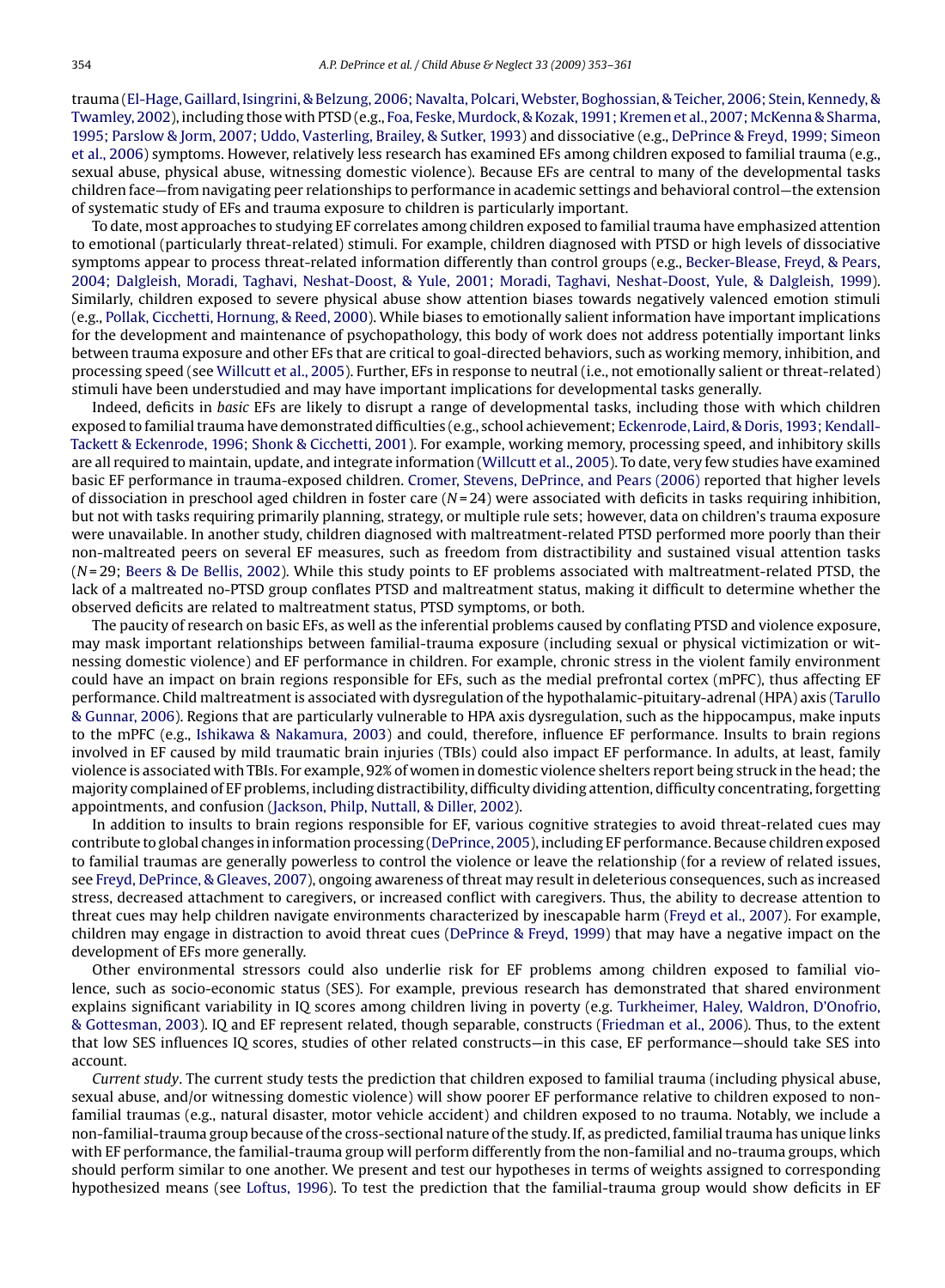performance relative to children exposed to non-familial traumas or no trauma, planned contrast weights were assigned as follows: familial trauma = −2, non-familial trauma = 1, no trauma = 1. After testing our initial hypothesis, we examined the relative contributions of several factors to EF performance, including: familial-trauma-exposure status, anxiety and dissociation symptoms; presence of mild traumatic brain injuries; SES.

## **Methods**

## *Participants*

One hundred and fourteen school-aged children were recruited for a two-session study on stress and attention through flyers in social service and mental health agencies, community centers, and local businesses in a large western city in the United States. Parents who called about the study (after having seen a flyer that advertised the "Children's Attention Research" study) were told that they would be asked to complete questionnaires about their child and family, including the child's experience of potentially stressful events. They were also told that their child would be asked to complete a variety of school-like tasks and a few brief questionnaires.

Of the initial sample, 111 were retained for both sessions. At session 2, one guardian did not answer questions on children's exposure to potentially traumatic events. Thus, data analyses are based on the 110 for whom we had guardian-reported trauma exposure. Of these 110 children (Age *Mean*: 10.39; *SD*: 1.19) whose guardians reported their child's gender (*N* = 104), 58% were female. Of the 109 whose guardians reported on child ethnicity and race, 3.7% of children were described as Asian, 30.3% as Black or African-American, 33.7% as Hispanic, 8.3% as Native American, 49.5% as White or Caucasian, and 3.7% as members of another racial or ethnic group (percentages total over 100% because 23% of guardians reported that their child was a member of at least two racial or ethnic groups). While the convenience sampling methods used impede our ability to evaluate the representativeness of our sample, a comparison to the overall ethnic and racial diversity in the study city suggests we attained reasonable representation on this dimension (Denver residents identify as belonging to the following groups: 65.3% White, 1.3% Native American, 2.8% Asian, .1% Hawaiian, 19.3% Other or multi-racial, 31.7% Hispanic or Latino; [U.S. Census Bureau, 2008\).](#page-8-0) Table 1 provides demographic variables by trauma-exposure group. Groups did not differ on demographic variables, with the exception of age [*F*(2,107) = 3.20, *p* = .045]. A post hoc Tukey's HSD test revealed that the familial-trauma group was older than the non-familial-trauma group (*p* = .04).

## *Materials: Cognitive variables*

Drawing on other studies of EF in children (e.g., [Willcutt et al., 2001, 2005\),](#page-8-0) we administered a battery of tasks to assess working memory, inhibition, processing speed, interference control, and auditory attention. The specific tasks used are described below. Because previous studies have reported that interference control measures such as the Stroop task used in the current study do not consistently load with other EF tasks (e.g., [Willcutt et al., 2001\),](#page-8-0) we used a factor analytic strategy to examine the underlying factor structure before creating an EF composite.

Several scales of the Wechsler Intelligence Scale for Children-Fourth Edition (WISC-IV; [Wechsler, 2003\),](#page-8-0) scaled for child age, were used. To assess working memory, the arithmetic, letter-number sequencing, and digit span subscales were administered. Processing speed was assessed with the Symbol Search scale. Finally, full scale IQ scores were estimated using the Block Design and Vocabulary scales.

Behavioral inhibition was assessed with the Gordon Diagnostic System (GDS; [Gordon & Barkley, 1998\),](#page-8-0) which requires children to press a key each time they see a "1" followed by a "9" under two conditions. In the first (vigilance) condition, children see a single stream of numbers. In the second (distractibility) condition, children see three strings of numbers and must make the key press only after seeing the correct number sequence in the center column of numbers. The task was scored by calculating the number of commission and omission errors in each condition.

Auditory attention was assessed using the Brief Test of Attention (BTA; [Schretlen, Bobholz, & Brandt, 1996\),](#page-8-0) which requires participants to listen to a recording of several series of letters and numbers being read aloud; following each series, the child is asked to indicate how many numbers were in the series. Children are not permitted to count on their fingers.

Interference control was assessed using a Stroop task. Children were asked to make a key press with their left index finger if words appeared in green and with their right index finger if words appeared in red. They were instructed to ignore the word meaning and focus only on the color of the words. All children completed a practice block of 10 trials with names as the stimuli (e.g., ron, sally, kate, bob, and danny). They then completed the test block. Words appeared for 1700 ms with a

#### **Table 1**

Demographic variables by trauma-exposure group.

|                                             | No trauma <sup>a</sup> | Non-familial trauma <sup>b</sup> | Familial trauma <sup>c</sup> | Tukey's HSD test |
|---------------------------------------------|------------------------|----------------------------------|------------------------------|------------------|
| % Female                                    | 67%                    | 57%                              | 53%                          |                  |
| % Belonging to racial/ethnic minority group | 61%                    | 50%                              | 70%                          |                  |
| Age                                         | 10.36(1.34)            | 10.05(1.09)                      | 10.70(1.11)                  | b,c              |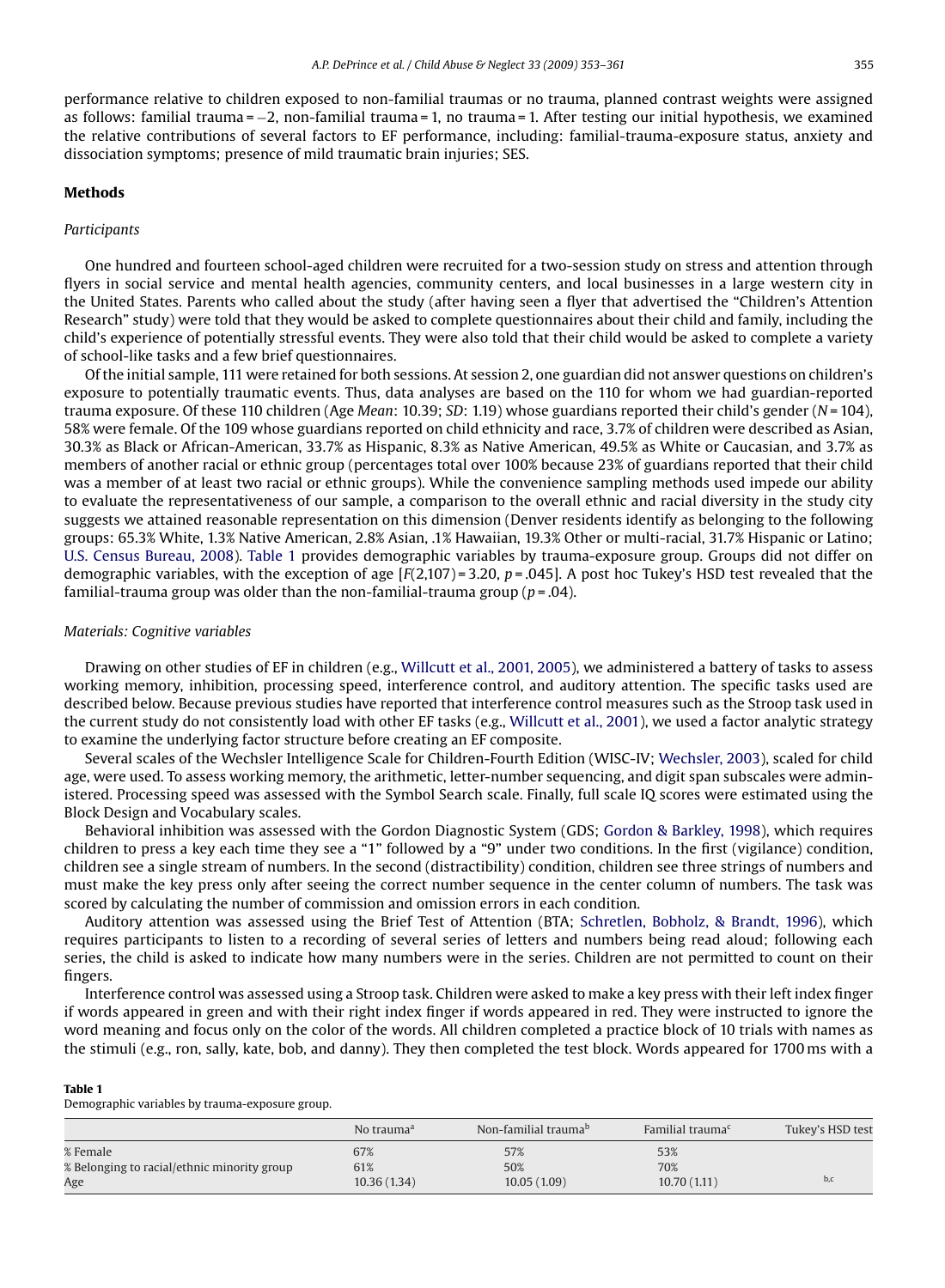2000 ms inter-trial interval. Test trials included several word types (e.g., neutral, negative, positive, incongruent). For the purposes of the current paper, we were concerned only with neutral and incongruent trials. Ten incongruent trials included the word "red" appearing in green or the word "green" appearing in red. Five neutral trials included the following words: coffee, hat, curtain, farmer, and button.

## *Materials: Guardian report*

Guardians reported on children's exposure to potentially traumatic events and current posttraumatic symptoms using the UCLA PTSD Index ([Pynoos, Rodriguez, Steinberg, Stuber, & Frederick, 1998\),](#page-8-0) which reflects the symptom criteria for PTSD from the *Diagnostic and Statistical Manual of Mental Disorders* (*DSM-IV*; [American Psychiatric Association, 1994\).](#page-7-0) The measure has been shown to have good reliability [\(Roussos et al., 2005\)](#page-8-0) and validity [\(Rodriguez, Steinberg, Saltzman, &](#page-8-0) [Pynoos, 2001\).](#page-8-0) Guardians were asked to indicate potentially traumatic events to which their children were exposed; the severity of PTSD symptoms experienced in response to the most distressing traumatic event. Guardians rated symptoms on a 5-point scale (0 = none of the time; 4 = most of the time). A total PTSD symptom score was calculated by summing the severity score for each symptom. Internal consistency for PTSD symptoms scores was excellent in this sample (Cronbach's alpha  $= .88$ ).

Dissociation was assessed using the Child Dissociative Checklist (CDC; [Putnam, 1997\),](#page-8-0) a 20-item guardian-report measure that assesses multiple types of observable, dissociative behaviors. The CDC has been demonstrated to have high reliability and validity ([Putnam, 1997\).](#page-8-0) Guardians also reported on children's anxiety problems using the DSM-Anxiety Problems Scale of the Child Behavior Checklist (CBCL; [Achenbach, 1991\).](#page-7-0) The CBCL has been shown to have excellent test-retest reliability as well as very good construct validity [\(Putnam, 1997\).](#page-8-0) Internal consistency was excellent in this sample (Cronbach's  $alpha = .87$ ).

A demographic form asked guardians to report on their occupation, marital status, years of education, and estimated family income. Occupational prestige was coded based on [Hollingshead \(1975\). I](#page-8-0)f guardians were married, the partner's whose education and occupation scores were highest were used in the composite. After transforming occupation, education and income ratings to *z*-scores, an SES composite was created by averaging the *z*-scores. To screen for TBIs, parents were asked "...has your child ever experienced a head injury (for example after having fallen and hit his/her head)?" Because we did not have access to medical records to confirm the presence of TBIs, "yes" responses to this question are referred to as potential TBIs.

## *Procedure*

Prior to data collection, all procedures were approved by the University of Denver Institutional Review Board. All participants completed an extensive informed consent process; testing took place only after the parent consented and the child assented. Understanding of consent/assent materials was assessed with a "quiz." Both child and adult participants had to answer all quiz questions correctly in order to take part in the study. After the consent/assent procedures, guardians answered questionnaires in a quiet room. A research assistant was present to answer questions the guardians had while completing measures, but the assistant did not observe guardians' responses.

All of the measures of child EF were completed at session 1. Children, tested in a separate room by a graduate research assistant, were encouraged to take breaks as needed. Children first completed the WISC-IV scales. Next, they completed GDS blocks in the following order: Practice, Vigilance, and Distractibility. The Stroop task was then administered via computer. Finally, children and guardians completed an extensive debriefing process that involved reporting on their responses to research participation.

## **Results**

### *Guardian-report measures*

According to guardian report, 44 children were exposed to physical maltreatment at home, sexual maltreatment by an adult, and/or witnessing domestic violence (familial-trauma group); 38 children were exposed to non-familial traumas only, such as natural disasters, motor vehicle accidents, and/or community/peer violence (non-familial-trauma group); 28 children were not exposed to trauma (no-trauma group). Of the 44 children categorized in the familial-trauma group, 6 were reported to have experienced only sexual maltreatment by an adult, but the victim-perpetrator relationship was not specified. These children were assigned to the familial-trauma group because sexual maltreatment by an adult was assumed to be more similar to the experiences of children in the familial-trauma than non-familial-trauma groups.

To help describe the trauma exposure in the sample, [Table 2](#page-4-0) details the average number of familial and non-familial traumas reported. [Table 2](#page-4-0) also provides guardian-report of symptoms on the CDC, UCLA PTSD Index, and DSM-Anxiety Problems subscale of the CBCL as well as SES and child history of potential TBI. The relationship between the predicted and observed patterns of means for symptoms is reported as r<sub>effect size</sub> ([Furr, 2004; Loftus, 1996\) i](#page-8-0)n [Table 2. C](#page-4-0)hildren in the familial-trauma group were more likely to have experienced a potential TBI relative to their peers  $[\chi^2(1)$  = 4.12, p = .04].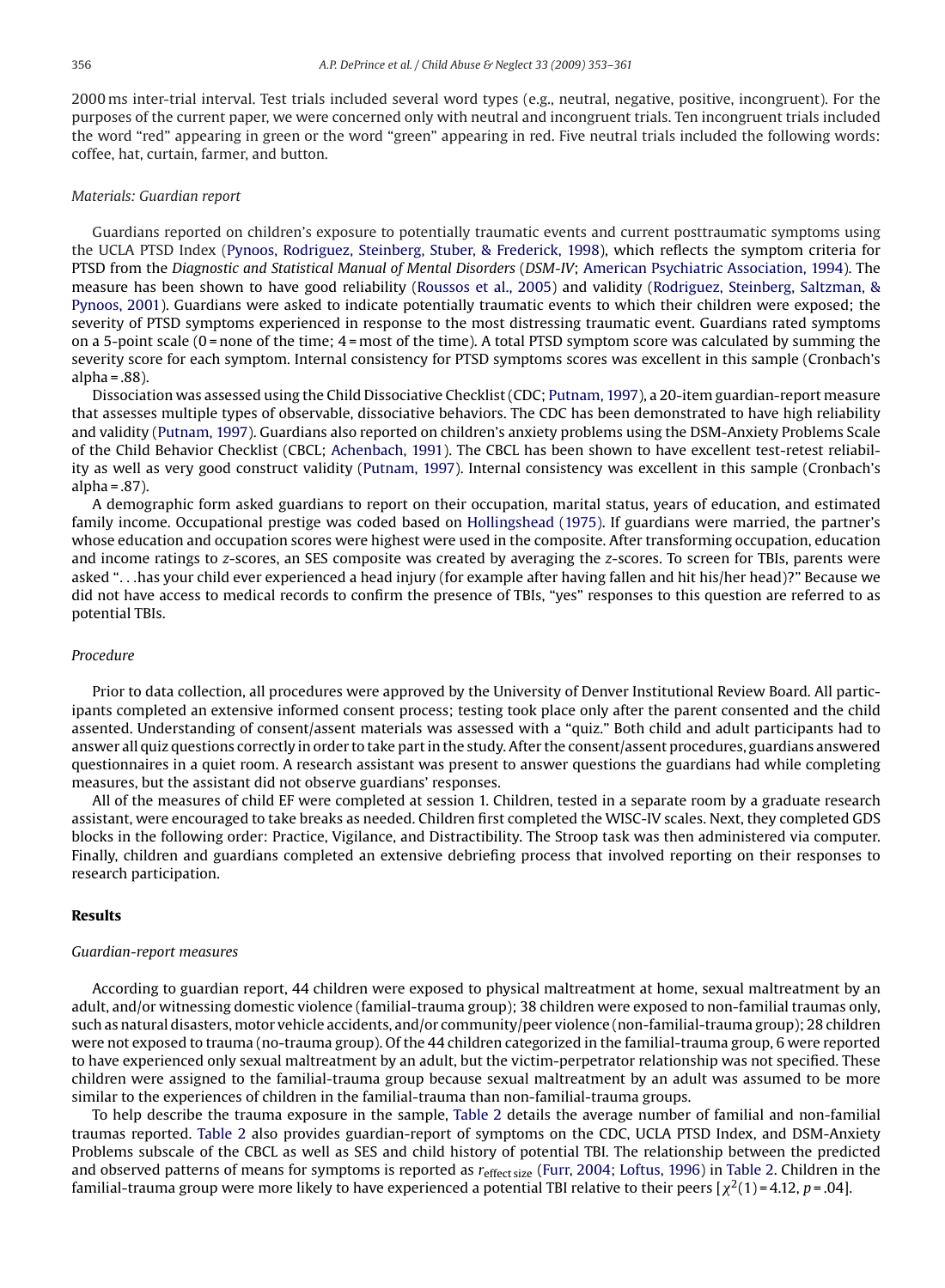#### <span id="page-4-0"></span>**Table 2**

Descriptive statistics (reported as *Mean* (*SD*) unless otherwise noted) for factors relevant to the development of EF problems by group.

|                                 | No trauma     | Non-familial trauma | Familial trauma | $r_{\text{effect size}}$ |
|---------------------------------|---------------|---------------------|-----------------|--------------------------|
| Dissociation (CDC)              | .25(.34)      | .24(.19)            | .38(.31)        | $-.24$                   |
| PTSD (UCLA)                     |               | 12.58(9.54)         | 16.60(9.55)     | $-.21$                   |
| Anxiety (CBCL raw scores)       | 2.32(2.16)    | 2.61(2.39)          | 2.73(2.34)      | $-.05$                   |
| SES z-score                     | $-.03(.86)$   | .24(.86)            | $-.16(.86)$     | .17                      |
| IQ estimate                     | 95.75 (17.24) | 96.63 (12.46)       | 89.02 (13.33)   | .25                      |
| % reporting "yes" to TBI screen | 7%            | 19%                 | 30%             |                          |
| Sum familial trauma (0-3)       |               |                     | 1.36(.61)       |                          |
| Sum non-familial trauma (0-10)  | $\Omega$      | 1.61(.79)           | 1.61(1.53)      |                          |

*Note*: For continuous measures, effect sizes (*r<sub>effect size*) were calculated based on the following contrast weights assigned to each group: no trauma = 1,</sub> non-familial trauma = 1, family trauma = −2).

#### *Cognitive measures*

GDS (total commission and omission errors), BTA (total correct), and WISC-IV scales were scored per standard instructions provided by task developers (see [Gordon & Barkley, 1998; Schretlen et al., 1996; Wechsler, 2003\).](#page-8-0) Stroop data were cleaned to delete all error trials and trials where reaction time was greater than 2000 or less than 200 ms. Reaction times were brought back to 2.5 *SD* above each individual's mean in each condition ([DePrince & Freyd, 1999\).](#page-7-0) Mean reaction time for neutral and incongruent conditions were then calculated. To calculate Stroop interference, the mean reaction time to neutral words was subtracted from the mean reaction time to incongruent (i.e., red appears in green) words for each individual.

To reduce data to test the EF hypothesis, all measures were transformed to *z*-scores and scaled such that lower scores indicated poorer performance. Working memory (arithmetic, letter-number sequencing, and digit span) and inhibition (GDS distractibility and vigilance errors) composite scores were created by averaging *z*-scores. Descriptive statistics for these measures and *r*<sub>effect size</sub> (which captures the correspondence between predicted and observed patterns of means; [Furr, 2004;](#page-8-0) [Loftus, 1996\)](#page-8-0) are reported in Table 3. A principal-components analysis (PCA) with the direct oblimin rotation method was conducted on the five EF measures (working memory composite, inhibition composite, BTA, Stroop interference, and processing speed). The working memory, inhibition, BTA, and processing speed scores resulted in loadings above .60 on a single component; however the Stroop interference measure did not load above .30. This pattern is consistent with other research that has found Stroop performance does not load with other EF measures ([Willcutt et al., 2001\).](#page-8-0) When the PCA was re-run without the Stroop, a single EF component emerged. The same solution was obtained using the orthogonal method of rotation. Based on the factor analysis, an EF composite was created by averaging the working memory composite, inhibition composite, interference control, and processing speed scores. The planned contrast comparing the familial-trauma group to non-familial-trauma and no trauma groups on EF composite scores was significant [*t*(107) = 3.20, *p* < .01] and revealed a medium effect size (*r*effect size = .30).

## *Testing multiple contributions to EF performance*

[Table 4](#page-5-0) details bivariate correlations among variables used in the multiple regression analysis. [Table 5](#page-5-0) provides *betas* and *t*-values for individual contributors for each of the multiple regression analyses reported here. Having established a link between familial-trauma-exposure status (using the planned contrast weights) and EF performance, we next tested the relative contributions of familial-trauma-exposure status contrast weights, SES, potential TBI, dissociation, and anxiety to EF performance. The full model was significant  $[F(5, 101) = 4.15; p = .002, R^2 = .17]$ . Familial-trauma status and dissociation made unique contributions to the prediction of the EF composite scores. Notably, analyses were also conducted without the six children exposed to only sexual maltreatment by an adult for whom we did not know the victim-

#### **Table 3**

Executive function (*Mean* (*SD*)) performance by trauma-exposure group.

|                                             | No trauma | Non-familial trauma | Familial trauma | T <sub>effect size</sub> |
|---------------------------------------------|-----------|---------------------|-----------------|--------------------------|
| Working memory composite                    | .11(.81)  | .24(.72)            | $-.26(.86)$     | .27                      |
| Inhibition composite                        | .18(.54)  | .10(.62)            | $-.25(1.16)$    | .22                      |
| Interference control: Stroop <sup>a</sup>   | .14(.87)  | .06(1.12)           | $-.09(1.00)$    | .09                      |
| Auditory attention: Brief Test of Attention | .03(1.13) | .20(.94)            | $-.24(.96)$     | .18                      |
| Processing speed: Symbol Search             | .16(1.09) | .21(.83)            | $-.27(1.07)$    | .22                      |
| EF composite                                | .12(.58)  | .19(.53)            | $-.25(.76)$     | .30                      |

*Note*: Measures of EF were transformed to *z*-scores. The Stroop and inhibition composite were multiplied by −1 so that lower scores on all measures indicate poorer performance. *Mean* (SD) of transformed scores are reported. In addition,  $r_{\text{effective}}$  to indicate the size of the relationship between the planned contrast weights (familial trauma = −2; non-familial trauma group = 1; no trauma group = 1) and cognitive factors. Note, positive *r*<sub>effect size</sub> values indicate greater impairment for the familial-trauma group relative to the non-familial- and no-trauma groups.

<sup>a</sup> Measure is *not* included in EF composite based on factor analysis.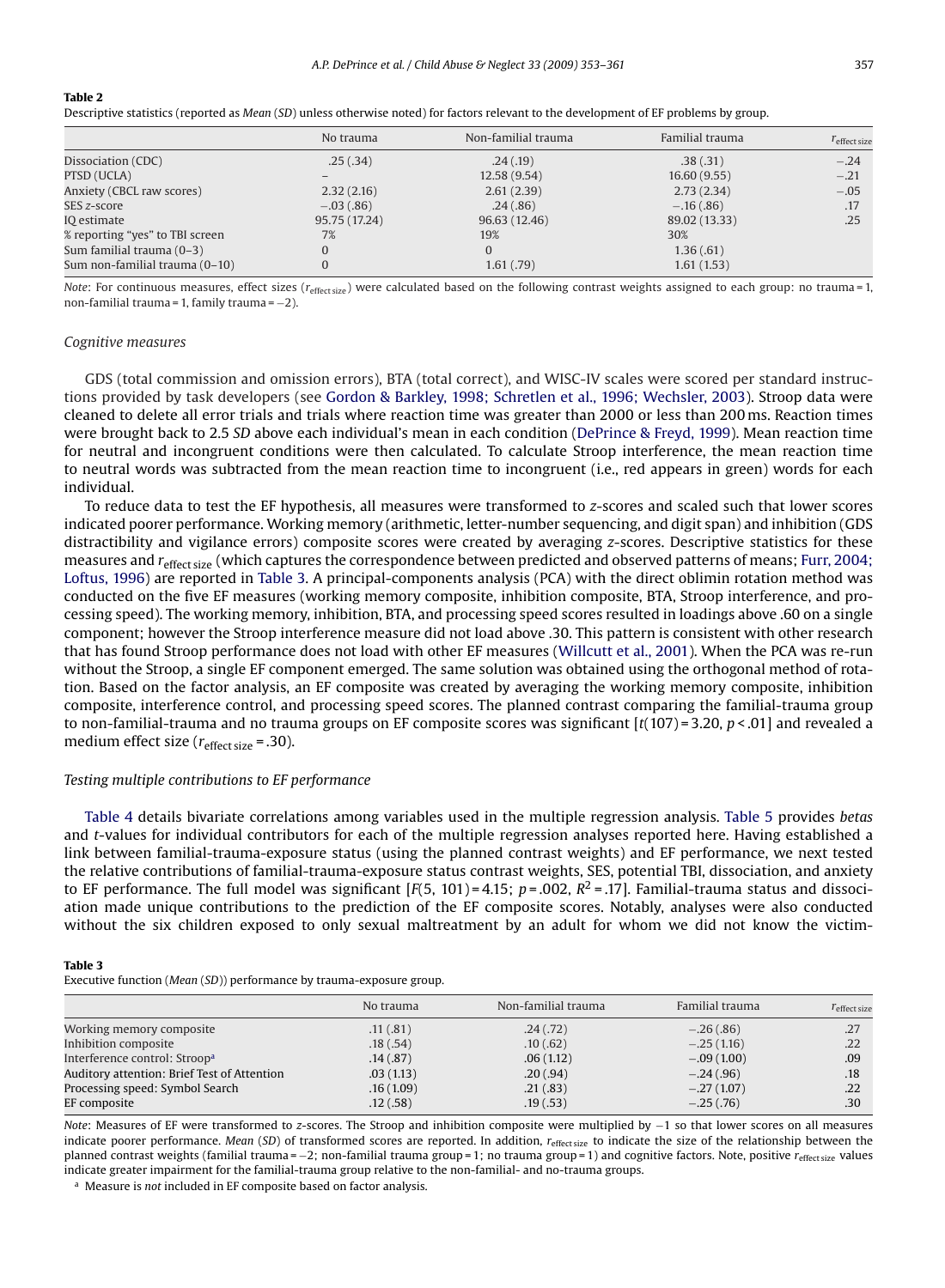## <span id="page-5-0"></span>**Table 4**

Bivariate correlations among variables used in multiple regression analysis.

|                                 | Familial-trauma-exposure status | Dissociation | Anxiety          | <b>SES</b>      | Potential TBI    | <b>PTSD</b>          |
|---------------------------------|---------------------------------|--------------|------------------|-----------------|------------------|----------------------|
| EF composite                    | $.30^{**}$                      | $-.36***$    | $-.18^{\dagger}$ | $.20^{\degree}$ | $-.05$           | $-.29$ <sup>**</sup> |
| Familial-trauma-exposure status |                                 | $-.24$       | $-.05$           | $.17^{\dagger}$ | $-.20^{\degree}$ | $-.21†$              |
| Dissociation                    |                                 |              | $.58***$         | $-.21$          | .15              | $.59***$             |
| Anxiety                         |                                 |              |                  | $-.05$          | .08              | $.47***$             |
| <b>SES</b>                      |                                 |              |                  |                 | .04              | $-.03$               |
| Potential TBI                   |                                 |              |                  |                 |                  | .06                  |
|                                 |                                 |              |                  |                 |                  |                      |

*Note*: Correlations with PTSD include participants from the familial- and non-familial-trauma groups only.

\* *p* < .05.

\*\* *p* < .01.

\*\*\*  $\int$ <sup>r</sup>  $p$  < .001.

 $\uparrow$  *p* = .10.

perpetrator relationship. Results were comparable when these children were excluded; therefore, they were retained in the sample.

A separate model that included PTSD scores was run with trauma-exposed children only. Because we used a subsample of children and thus decreased power, SES and potential TBI were dropped from this regression because they failed to explain unique variance in the previous analysis. The full model was significant  $[F(3, 77) = 6.10; p = .001]$ ,  $R^2 = .19$ . PTSD symptom severity did not explain unique variance in EF scores.

To examine whether EF and IQ were predicted by different variables, which would suggest they tap different constructs, we repeated the first regression to examine the relative contribution of our five theoretically relevant variables to estimated IQ scores. While the full model was significant  $[F(5, 100) = 4.83; p = .001]$ ,  $R^2 = .19$ , a different picture emerged among individual predictors relative to the model predicting EF composite scores. Specifically, SES and dissociation (but not familial-trauma status) made unique contributions to the prediction of estimated IQ.

## *Exploratory analyses*

We did not have information on the age of onset, chronicity, recency, or severity of the potentially traumatic events to which children were exposed. We reasoned, however, that exposure to different types of potentially traumatic events reflects at least one aspect of trauma-exposure severity. Therefore, we examined the relative contributions of the number of familial trauma (0–3) and non-familial traumas (0–10) to EF performance in exposed children. The full model was significant  $[F(2, 79) = 7.53, p = .001, R<sup>2</sup> = .16]$ ; however, only the number of familial-trauma event types explained unique variance in EF performance (see Table 5).

## **Table 5**

Regression coefficients for models predicting EF and IQ performance.

| Variable                                                                | $\overline{B}$ | SE(B) | Beta   |                       |  |
|-------------------------------------------------------------------------|----------------|-------|--------|-----------------------|--|
| Model predicting EF composite (all participants)                        |                |       |        |                       |  |
| Trauma status                                                           | .10            | .04   | .21    | $2.22^*$              |  |
| Dissociation                                                            | $-.64$         | .27   | $-.28$ | $-2.34$ <sup>*</sup>  |  |
| Anxiety                                                                 | $-.003$        | .03   | $-.01$ | $-.10$                |  |
| <b>SES</b>                                                              | .08            | .07   | .10    | 1.04                  |  |
| Potential TBI                                                           | .05            | .15   | .03    | .30                   |  |
| Model predicting EF composite (trauma-exposed participants only)        |                |       |        |                       |  |
| Trauma status                                                           | .11            | .05   | .25    | $2.29*$               |  |
| Dissociation                                                            | $-.59$         | .34   | $-.23$ | $-1.76^{\dagger}$     |  |
| <b>PTSD</b>                                                             | $-.01$         | .01   | $-.10$ | $-.82$                |  |
| Model predicting estimated IQ scores (all participants)                 |                |       |        |                       |  |
| Trauma status                                                           | 1.33           | .91   | .14    | 1.46                  |  |
| Dissociation                                                            | $-11.70$       | 5.83  | $-.23$ | $-2.01$ <sup>*</sup>  |  |
| Anxiety                                                                 | $-.24$         | .70   | $-.04$ | $-.35$                |  |
| <b>SES</b>                                                              | 4.15           | 1.53  | .25    | $2.71$ **             |  |
| Potential TBI                                                           | $-.33$         | 3.29  | $-.01$ | $-.10$                |  |
| Model predicting EF composite scores (trauma-exposed participants only) |                |       |        |                       |  |
| Number of familial events                                               | $-.30$         | .09   | $-.36$ | $-3.44$ <sup>**</sup> |  |
| Number of non-familial events                                           | $-.09$         | .06   | $-.15$ | $-1.48$               |  |

 $p < 0.05$ .

 $p < .01$ .

 $\uparrow$  *p* = .10.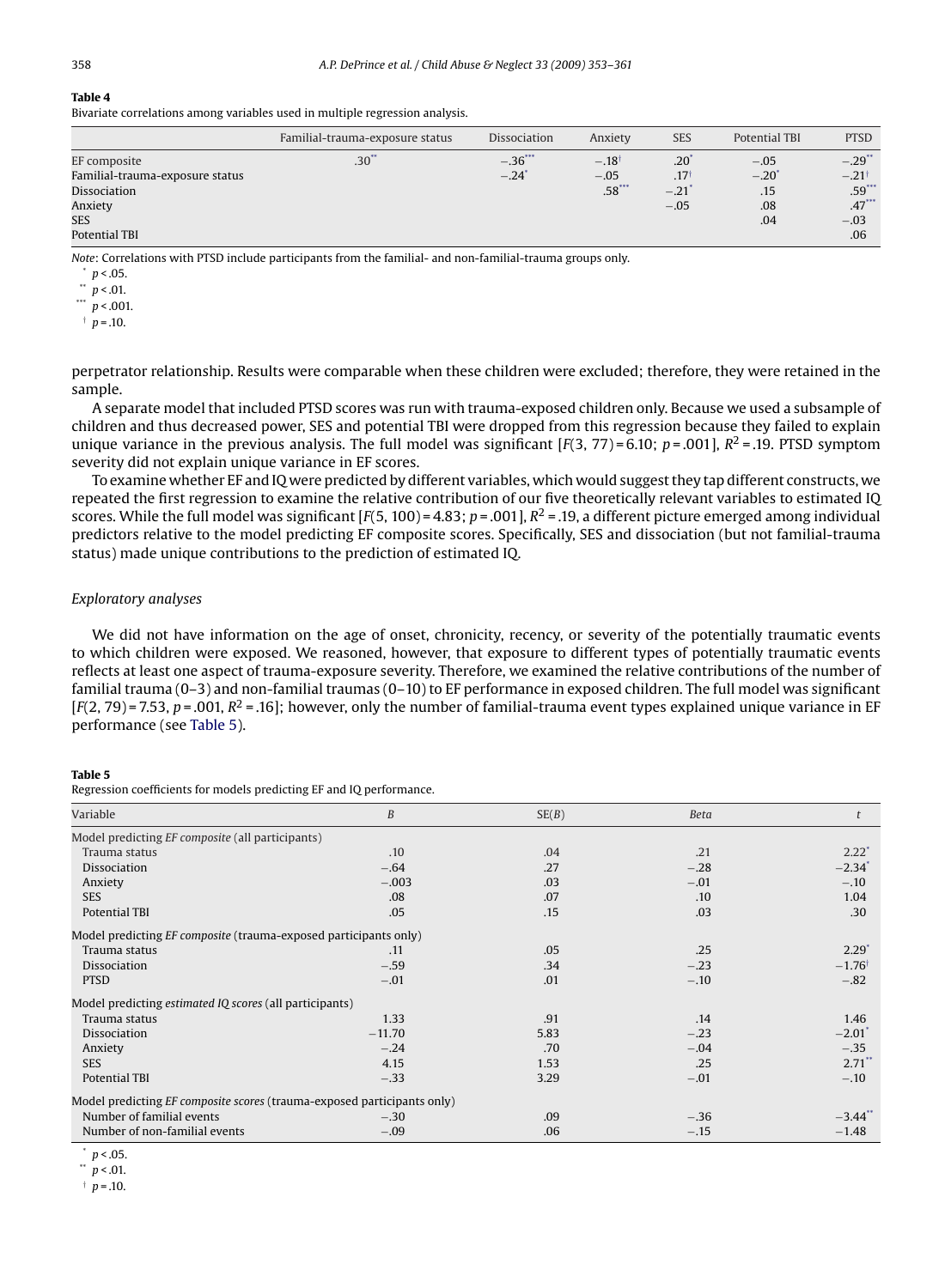## **Discussion**

The current study revealed a medium effect size for the relationship between familial-trauma-exposure status and EF performance, as assessed by a composite of working memory, inhibition, auditory attention, and processing speed measures. The direct effect of exposure to familial trauma was maintained even when the contributions of dissociation, anxiety symptoms (including PTSD for trauma-exposed youth only), socio-economic status, and potential TBI exposure were considered. Among these factors, only familial-trauma-exposure status and dissociation contributed unique variance to the prediction of EF performance. Previous research on children has tended to focus on alterations in information processing associated with emotion stimuli and internalizing symptoms. Strikingly, the current study demonstrates that the relationship between familial-trauma exposure and *basic* executive functioning (that is, the absence of emotional content) holds even after taking into account internalizing symptoms, environmental stressors (via SES), and potential TBIs. Thus, children exposed to family violence show poorer EF performance relative to their peers, even in the absence of trauma-relevant cues.

IQ was significantly related to both familial-trauma-exposure status and EF performance; however we did not control for IQ in analyses of EF for several reasons. To the extent that IQ and the EF composite share variance because of common measurement method in this study, controlling for IQ would remove that shared variance, which is actually variance of interest. Further, some researchers have argued against the use of covariates generally in quasi- and non-experimental designs where groups differ at the outset (e.g., [Miller & Chapman, 2001\).](#page-8-0) In lieu of controlling for IQ, we conducted an additional multiple regression analysis to test whether the pattern of factors that predicted IQ differed from those that predicted EF. Differences in predictors, we posited, would contribute to our understanding of how (and if) EF and IQ are separable in this current study. While dissociation yielded comparable effect sizes across the two analyses, two notable differences were observed. First, SES predicted unique variance in IQ, but not EF. Second, trauma status predicted unique variance in EF, but not IQ. Thus, these findings point to a unique relationship between trauma status and EF that is not observed in, and therefore separable from, general IQ performance.

In the face of relatively little research on dissociation and information processing in children ([Cromer et al., 2006\),](#page-7-0) the observation of medium effect sizes for the relationship with both EF and IQ is particularly noteworthy. While guardians, teachers, and clinicians may be more likely to notice or look for anxiety-related problems in children exposed to violence, the current study suggests that dissociation may be especially important to consider in academic settings. This study is among the first in the literature examining basic information processing and dissociation in children.

Because the present study relied on a parent report of child dissociation, it is possible that parents' recognition of their children's difficulties in EF influenced their report of dissociation. Some researchers (e.g., [Bruce, Ray, Bruce, Arnett, & Carlson,](#page-7-0) [2007\) h](#page-7-0)ave already begun to disentangle themeasurement of dissociation and EF, observing that adult high dissociators report more EF difficulties but do not appear to show impaired performance on EF tasks relative to low dissociators. However, further research will be necessary in order to clarify the role of dissociation and to understand the measurement of dissociation and EF among children.

Regardless of whether we examined anxiety symptoms in the full sample (withmaximal power) or PTSD symptoms among the trauma-exposed children, anxiety symptoms did not explain unique variance in EF performance. The first regression that used the full sample included 107 participants and five predictors; 91 participants would be required to detect a medium effect size with power = .80. The trauma-exposed only analysis included 81 participants with three predictors; 76 participants would be required for power = .80. Thus, we had adequate power to detect an effect of anxiety and PTSD in the respective analyses. At least two possibilities should be considered in interpreting these findings. First, anxiety and PTSD symptoms would be more strongly related to EF in a clinical sample. While that may be the case, it is notable that dissociation explained unique variance in both EF and IQ performance in this non-referred sample. Thus, it does not appear to be the case that this sample simply did not report the degree of internalizing symptoms necessary to see relationships with information processing. Second, the shared variance between PTSD and dissociation symptoms may mask either the contributions of PTSD or the contributions of those PTSD symptoms that are related to dissociation. Future studies should evaluate the relative contributions of individual PTSD clusters and dissociation to EF performance.

Several limitations should be taken into consideration. The current study relied on guardian-report of child trauma history and thus may include false negatives given guardians' potential concerns about mandated reporting. Every effort was made to minimize inaccurate reports by developing procedures to allow guardians to report on trauma history anonymously; however, the relationship between familial-trauma exposure and dissociation scores may have been decreased because of error variance caused by false negatives. Further, given the structure of the UCLA PTSD Index, we did not have data on age of onset, severity, recency, frequency and/or chronicity of exposure. In exploratory analyses, we did find that the number of familial (but not non-familial) events explained unique variance in EF composite scores. Though a very rudimentary measure of one aspect of severity (that is, simply the number of different types of events reported), this finding is consistent with research on cumulative risk gradients (e.g., [Masten & Wright, 1998\)](#page-8-0) and points to the need for future research to carefully assess and evaluate the contributions of event characteristics to cognitive performance.

The lack of relationship between EF and the potential TBIs may reflect that our screen only included a single item. With more extensive screening, TBI exposure may have related to EF performance. Given that work with women exposed to domestic violence has demonstrated relationships between mild TBIs and self-reported attention problems ([Jackson et al.,](#page-8-0) [2002\),](#page-8-0) future research with children should include more thorough screening of TBI history. Future research should also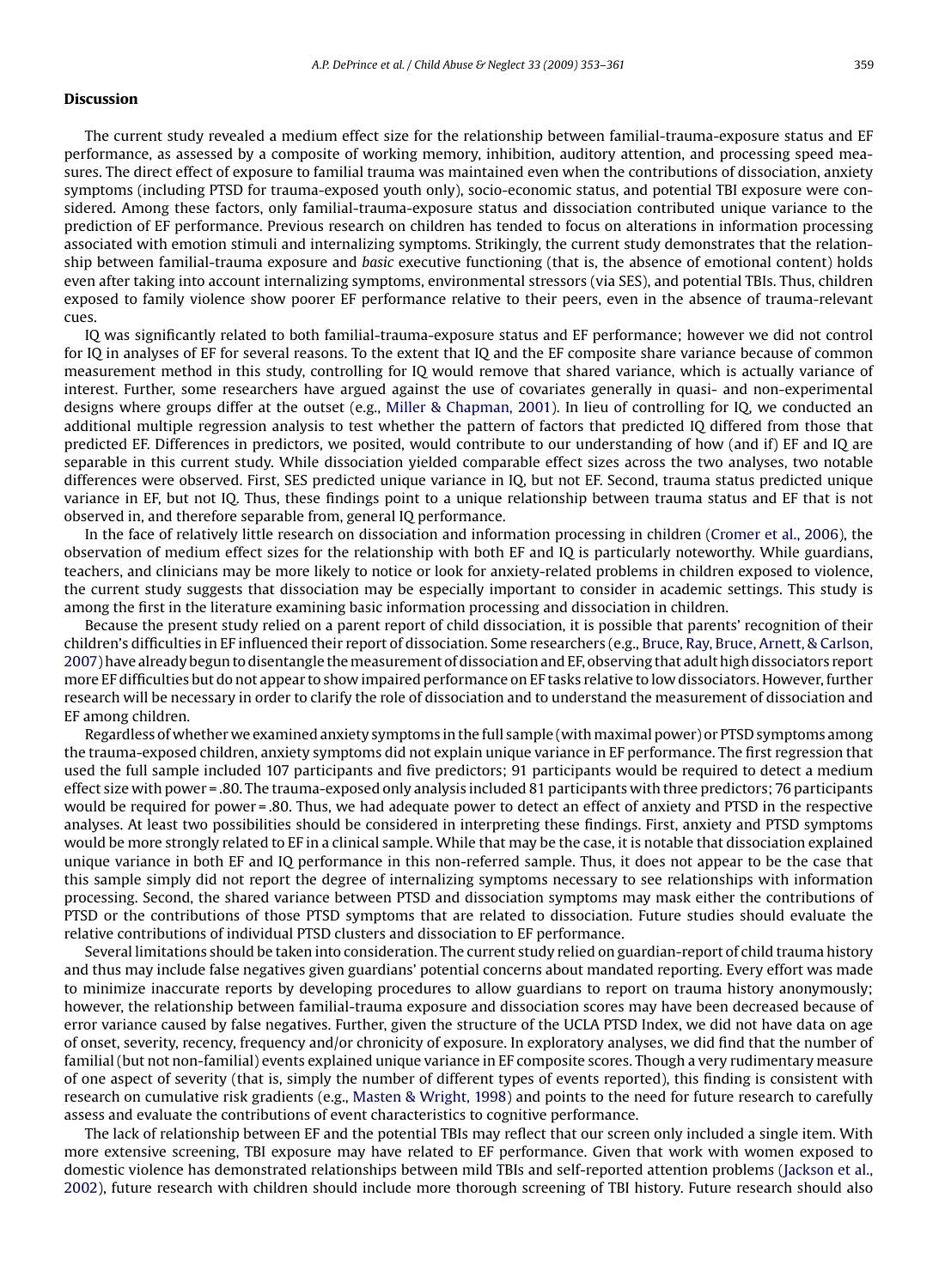<span id="page-7-0"></span>include other factors relevant to healthy EF development. For example, prenatal alcohol/drug exposure could be a factor in both increasing risk of EF problems and violence exposure.

This cross-sectional study cannot determine the causal direction of the relationship between EF and familial-traumaexposure status. It might be the case that poorer EF performance increases risk of trauma exposure, rather than trauma exposure leading to poorer EF performance. That the non-familial-trauma group performed differently than the family violence group suggests that poor EF performance did not increase the chances of trauma exposure generally. We cannot rule out, though, that impaired EF abilities increase risk of violence in the home.

## *Future directions and implications*

Additional research should focus on several areas. First, efforts should be made to better understand possible modifiers of the relationship between trauma exposure and EF, including trauma characteristics (e.g., severity, recency), anxiety, and dissociation. Second, future research should continue to focus on disentangling the measurement of dissociation and EF. Third, these findings must be leveraged for intervention. In recent years, two major intervention strategies that effectively target EF performance have emerged in the anxiety and mood disorder treatment literatures: attention control training and mindfulness-based interventions (e.g., [Ma & Teasdale, 2004; Mohlman, 2004; Papageorgiou & Wells, 2000; Segal, Williams,](#page-8-0) [& Teasdale, 2002\).](#page-8-0) Both approaches teach clients better self-regulation of attention, thus demonstrating that EF performance is malleable. To the extent that risk for externalizing behavior and peer problems are associated with EF deficits, it is critical to explore treatments that may address executive weakness.

Further, the absence of anxiety and PTSD symptoms as unique contributors to the prediction of EF points to the need for future research to continue to disentangle violence exposure from PTSD status. When violence-exposure and PTSD are conflated in studies comparing PTSD groups to healthy controls, we cannot be sure whether deleterious consequences are associated with the experience of violence or internalizing symptoms. In the current non-referred sample, trauma-exposure status alone was related to poorer EF performance and suggests a different approach to interventions. While resources are more likely to be dedicated to youth diagnosed with a problem, the current study provides an explanation for themore general finding that children exposed to family violence have greater school difficulties, in terms of both academic achievement and behavioral problems. That is, poorer EF performance may underlie problems regulating behavior and performing in school settings. Thus, these findings point to the need for academic interventions that may be targeted broadly, and not just to children who meet criteria for PTSD.

## *Conclusions*

The current study demonstrated links between EF performance and trauma-exposure status in a community sample of children. Children exposed to familial-trauma performed more poorly than children exposed to non-familial or no traumas. Dissociation explained unique variance in EF scores while controlling for other relevant variables. Thus, greater attention to dissociation and information processing is warranted. Further, the current study highlights the importance of assessing trauma-exposed children for basic (not threat-related) cognitive problems that may contribute to more general behavioral and achievement problems in school.

## **Acknowledgments**

We wish to thank Ann Chu, Rheena Pineda, Jackie Rea, Julia Burrell-Smith, Reilly Anderson and undergraduate research assistants for project assistance; community agencies for assistance with recruitment; Drs. Kathy Becker-Blease, Martin Dorahy, Daniel McIntosh, Bruce Pennington, Martha Wadsworth, and Erik Willcutt for helpful feedback and consultation.

#### **References**

Achenbach, T. M. (1991). *Manual for the child behavior checklist/4–18 and 1991 profile*. Burlington, VT: University of Vermont Department of Psychiatry. American Psychiatric Association. (1994). *Diagnostic and statistical manual of mental disorders* (4th ed.). Washington, DC: American Psychiatric Association. Becker-Blease, K. A., Freyd, J. J., & Pears, K. C. (2004). Preschoolers' memory for threatening information depends on trauma history and attentional context:

Implications for the development of dissociation. *Journal of Trauma and Dissociation*, *5*, 113–131. Beers, S. R., & De Bellis, M. D. (2002). Neuropsychological function in children with maltreatment-related posttraumatic stress disorder. *American Journal of*

*Psychiatry*, *159*, 483–486.

Bruce, A. S., Ray, W. J., Bruce, J. M., Arnett, P. A., & Carlson, R. A. (2007). The relationship between executive functioning and dissociation. *Journal of Clinical and Experimental Neuropsychology*, *29*(6), 626–633.

Cromer, L. D., Stevens, C., DePrince, A. P., & Pears, K. (2006). The relationship between executive attention and dissociation in children. *Journal of Trauma and Dissociation*, *7*(4), 135–154.

Dalgleish, T., Moradi, A. R., Taghavi, M. R., Neshat-Doost, H. T., & Yule, W. (2001). An experimental investigation of hypervigilance for threat in children and adolescents with post-traumatic stress disorder. *Psychological Medicine*, *31*, 541–547.

DePrince, A. P. (2005). Social cognition and revictimization risk. *Journal of Trauma and Dissociation*, *6*, 125–141.

DePrince, A. P., & Freyd, J. J. (1999). Dissociation, attention and memory. *Psychological Science*, *10*, 449–452.

Eckenrode, J., Laird, M., & Doris, J. (1993). School performance and disciplinary problems among abused and neglected children. *Developmental Psychology*, *29*, 53–62.

El-Hage, W., Gaillard, P., Isingrini, M., & Belzung, C. (2006). Trauma-related deficits in working memory. *Cognitive Neuropsychiatry*, *11*, 33–46.